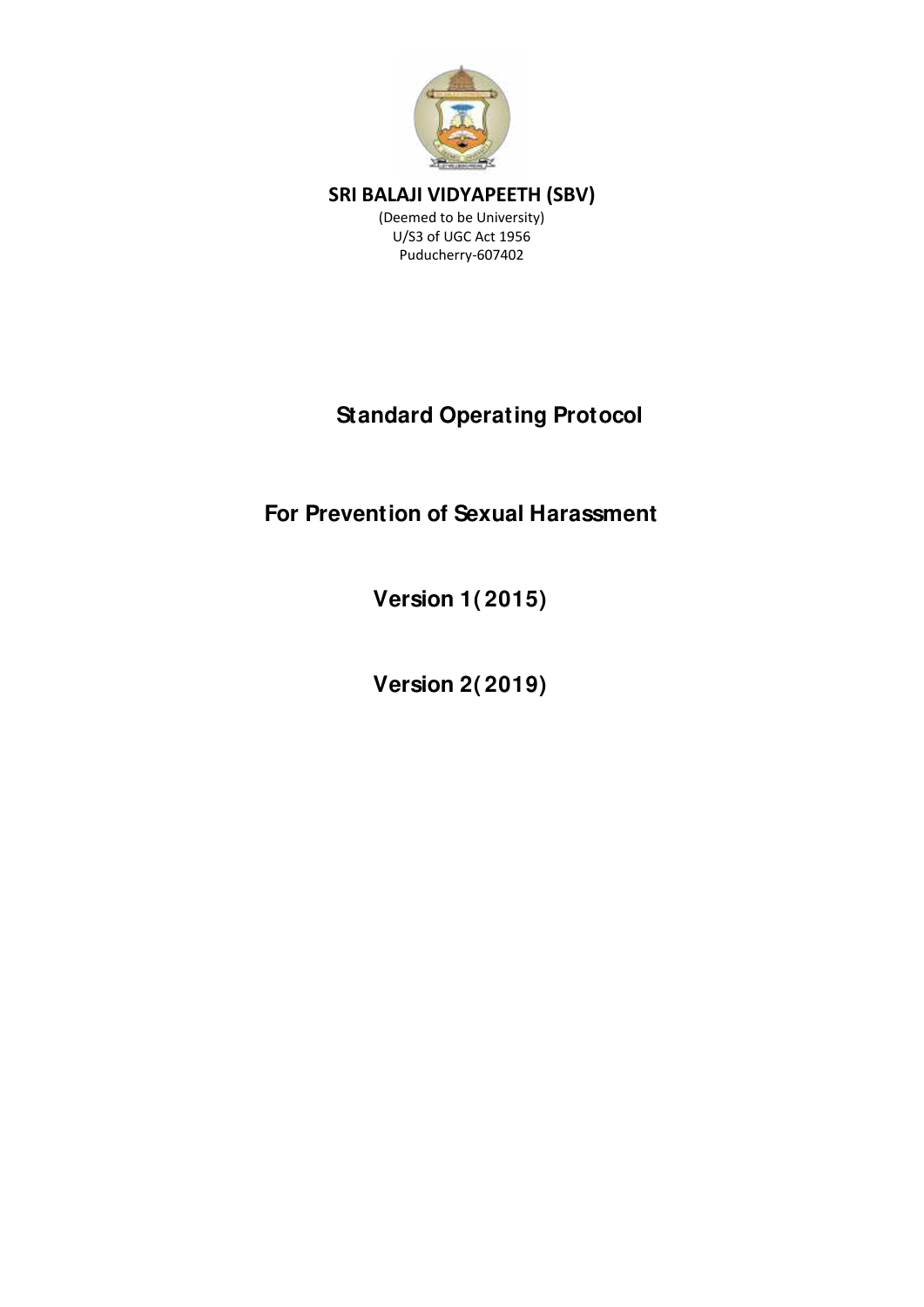

(Deemed to be University) U/S3 of UGC Act 1956 Puducherry-607402

### **PREVENTION OF SEXUAL HARASSMENT**

### **STANDARD OPERATING PROCEDURE (SOP)**

**Version Number: SOP/ IQAC Prevention of Sexual Harassment** 

**Date :15.10.2015 Prepared by IQAC** 

### **Purpose:**

Sri Balaji Vidyapeeth as a progressive Health sciences University, admits students of all genders, irrespective of their background and socio-economic status. Sexual harassment in any form will not be tolerated at SBV. In an educational institution where there are gender differences, it is imperative to evolving a definitive policy, standard operating procedure and appropriate guidelines to prevent sexual harassment of any sort.

### **Scope:**

The SBV policy on Sexual Harassment states that "taking SBV as a whole, it is necessarily that a safe, serene and salubrious environment is created. In this context, the greatest care has to be necessitated for protecting the rights of men, women and the third gender in the campus, be it student, faculty or non-teaching staff." With reference to the above statement SBV has zero tolerance towards sexual harassment and viewed very seriously. The erring individuals would be subjected to stringent and punitive action.

The policy is mainly guided by the inherent judgmentaccorded by the apex court of India, namely Vishaka vs. State of Rajasthan in the year 1997 and 'UGC (Prevention, Prohibitionand redressal of sexual harassment of women employees and students in higher educational institutions) Regulations 2015 (vide MHRD-UGC-Notification dated 02.05.2016)' with subsequent amendments.The Sexual Harassment of Women at Workplace (Prevention, Prohibition and Redressal) Act, 2013 is in vogue.

The objectives are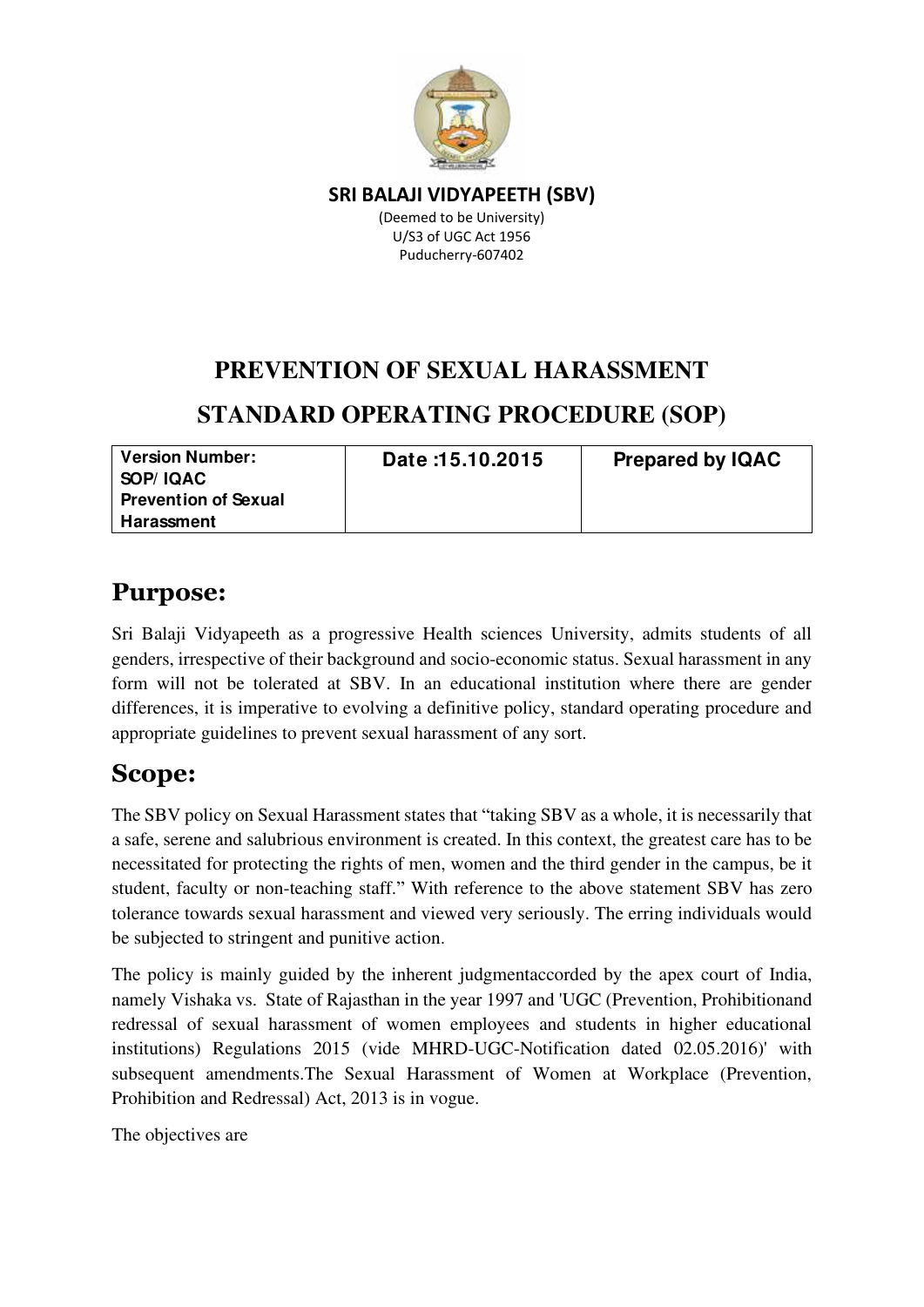

(Deemed to be University) U/S3 of UGC Act 1956 Puducherry-607402

- To strictly comply with UGC guidelines directing the higher education institutions to develop and implement a viable policy preventing sexual harassment at the work place.
- To putin place, an objectivised mechanism for the prevention and redressal of sexual harassment cases would be promulgated.
- To curb acts of gender based violence at SBV and pro-active measures adopted in this direction.
- To implement the procedure with respect to reporting, redressal and effective follow up.
- To create and sustain a safe physical, social and healthy environment which will come down heavily upon acts of sexual harassment and gender based violence.
- To deal sternly with cases of sexual harassment within the stipulated time, as deemed appropriate and ensure support and rehabilitative services to the victim, besides putting an end to the harassment in a legally viable manner.
- To serve as an offshoot of the policy document for enforcing punitive measures to the offender(s). This essentially would apply to all the stakeholders of Sri Balaji Vidyapeeth including students, faculty, statutory officers, administrative heads, nonteaching staff and auxiliary personnel

### **Responsibility**

The Committee on Prevention of Sexual harassment shall have the following roles and responsibilities,

- Will provide assistance, if anyindividual in general or any student in particular chooses to file a complaint with the police.
- Protect the safety of the complainant by not divulging the identity and assist the individual for obtaining mandatory relief by sanctioned leave or relaxation of the required attendance, besides offering counselling services.
- Ensure that the victims or the witnesses are not victimized or discriminated against, while dealing with the complaints of sexual harassments.
- Conducting an enquiry into the alleged complaint and submitting an unbiased report for the necessary action.

# **Accountability**

It shall be the duty of the Committee to ensure compliance with the provisions of these Regulations as per the guidelines cited in the policy.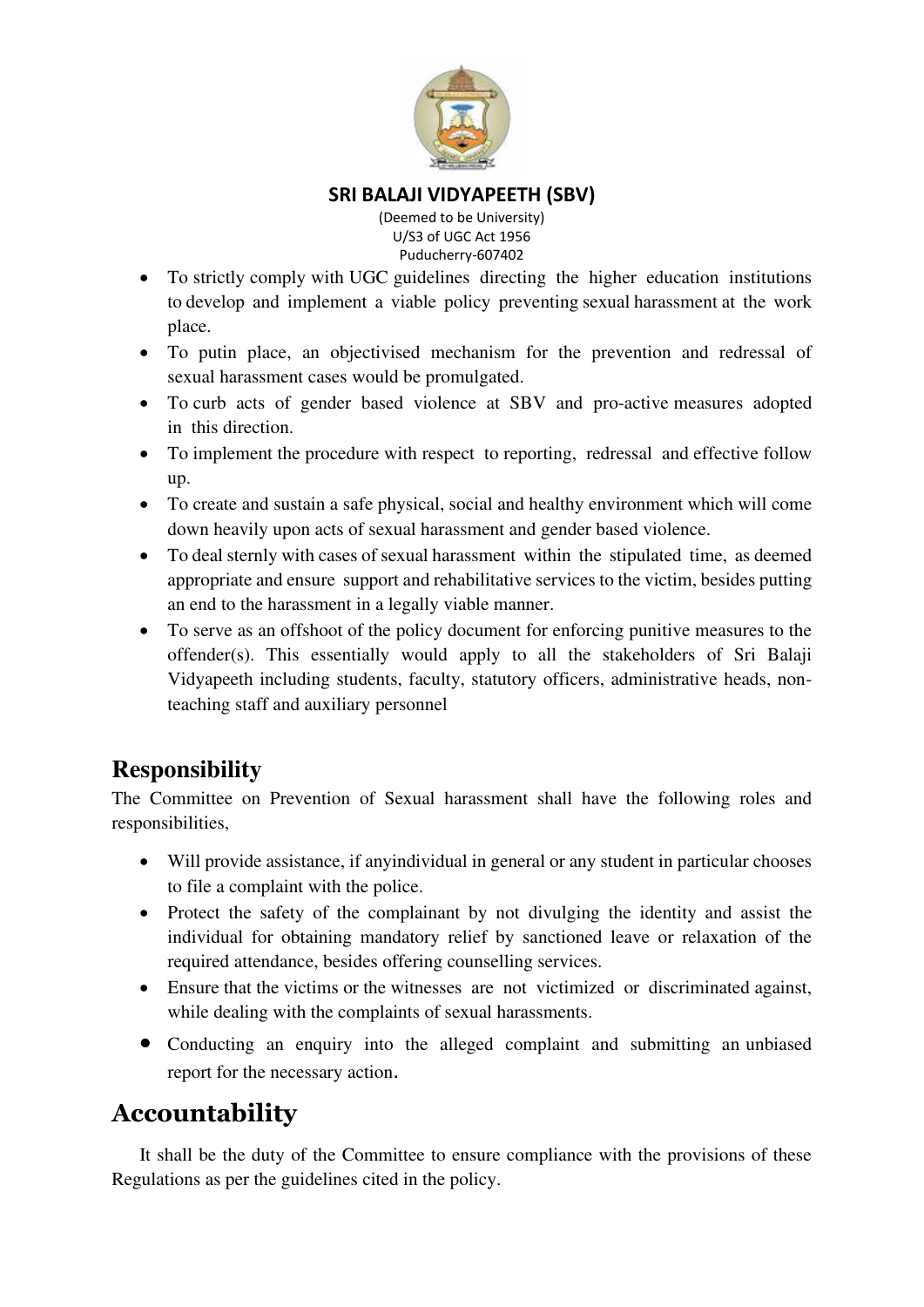

(Deemed to be University) U/S3 of UGC Act 1956 Puducherry-607402

The committee should coordinate with the constituent colleges and institutions under the domain of SBV in order to achieve the objectives of the Regulations; and the committee shall call for reports from the Heads of institutions and Directors of the Centers with regard to the activities and measures pertaining to Prevention of Sexual harassment.

### **Procedure (Road map for enforcing measures to curb Sexual Harassment)**

The following processes are followed in context to

**a. PROCESS OF REGISTERING A COMPLAINT**: An aggrieved person is required to submit a written complaint within a period of Three months of the incident. If the aggrieved person is unable to submit a written complaint, the Presiding Officer or any member of the Internal complaints committee (ICC) can assist the person in a reasonable manner to submit the written complaint within the stipulated time frame

#### **b. PROCESS OF CONDUCTING AN ENQUIRY**:

- On receipt of the written complaint, the ICC shall send a copy of the complaint to the respondent within seven days.
- On receipt of the complaint, the respondent shall file his reply to the complaint with the list of documents, names of the witness within a period of Ten days.
- The enquiry by the duly constituted Internal Complaints Committee on Sexual Harassment has to be completed within a period of Ninety days from the receipt of the complaint. The Enquiry report with the recommendations if any should be submitted to the Vice-Chancellor. The copy of the same has to be served to both the parties to the complaint.
- The Vice Chancellor shall act upon the findings of the ICC within a period of Thirty days from the receipt of the report from the ICC, unless an appeal is made by either party. The appeal against the findings or recommendations of ICC if any shall be filled within Thirty days from the date of the enquiry report.
- If the Vice Chancellor decides not to act as per the recommendations of ICC, then the reason for the same hasto be recorded and sent to the ICC and both the parties by the Vice Chancellor. If on the other hand if the Vice-chancellor decides to act as per the findings or the recommendations of the ICC, then a showcase notice has to be served within Ten days to the party against whom action is intended to be taken. The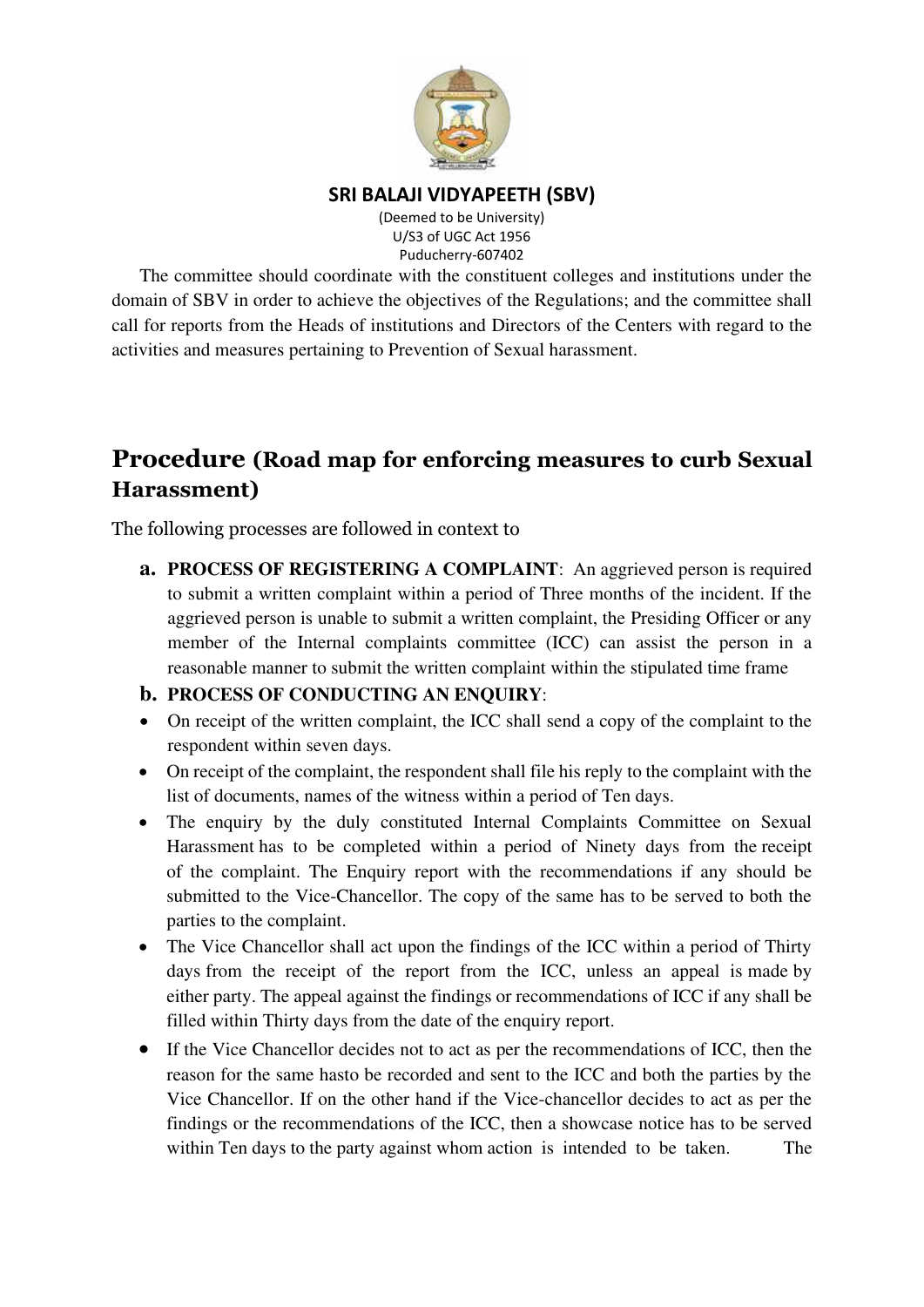

(Deemed to be University) U/S3 of UGC Act 1956 Puducherry-607402

Vice-chancellor shall proceed only after considering the reply or hearing from the person against whom the action is to be taken.

- The aggrieved person may seek conciliation in order to settle the matter. No monetary settlement should be made as a basis of conciliation. The Vice Chancellor shall facilitate a conciliation process through ICC, as case may be, if it is sought.
- The identity of the aggrieved party or the victim or the witness should not be made public or kept in the public domain.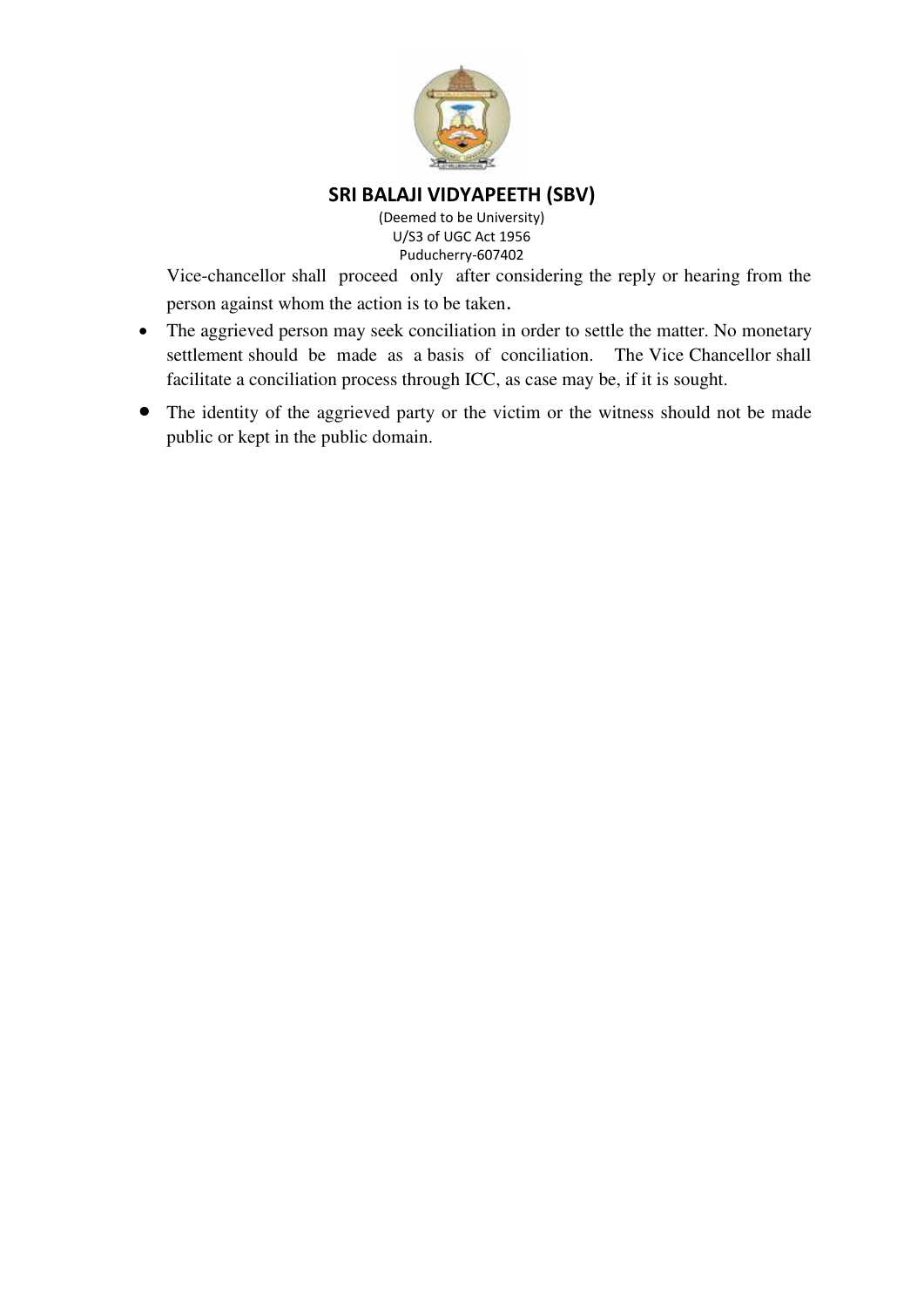

(Deemed to be University) U/S3 of UGC Act 1956 Puducherry-607402

# **PREVENTION OF SEXUAL HARASSMENT STANDARD OPERATING PROCEDURE (SOP)**

| <b>Version Number:</b><br>SOP/IQAC<br><b>Prevention of Sexual</b> | Date: 19.12.2019 | <b>Prepared by IQAC</b> |
|-------------------------------------------------------------------|------------------|-------------------------|
| Harassment                                                        |                  |                         |

# **Purpose:**

Sri Balaji Vidyapeeth as a progressive Health sciences University, admits students of all genders, irrespective of their background and socio-economic status. Sexual harassment in any form will not be tolerated at SBV. In an educational institution where there are gender differences, it is imperative to evolving a definitive policy, standard operating procedure and appropriate guidelines to prevent sexual harassment of any sort.

# **Scope:**

The SBV policy on Sexual Harassment states that "taking SBV as a whole, it is necessarily that a safe, serene and salubrious environment is created. In this context, the greatest care has to be necessitated for protecting the rights of men, women and the third gender in the campus, be it student, faculty or non-teaching staff." With reference to the above statement SBV has zero tolerance towards sexual harassment and viewed very seriously. The erring individuals would be subjected to stringent and punitive action.

The policy is mainly guided by the inherent judgmentaccorded by the apex court of India, namely Vishaka vs. State of Rajasthan in the year 1997 and 'UGC (Prevention, Prohibitionand redressal of sexual harassment of women employees and students in higher educational institutions) Regulations 2015 (vide MHRD-UGC-Notification dated 02.05.2016)' with subsequent amendments.The Sexual Harassment of Women at Workplace (Prevention, Prohibition and Redressal) Act, 2013 is in vogue.

The objectives are

• To strictly comply with UGC guidelines directing the higher education institutions to develop and implement a viable policy preventing sexual harassment at the work place.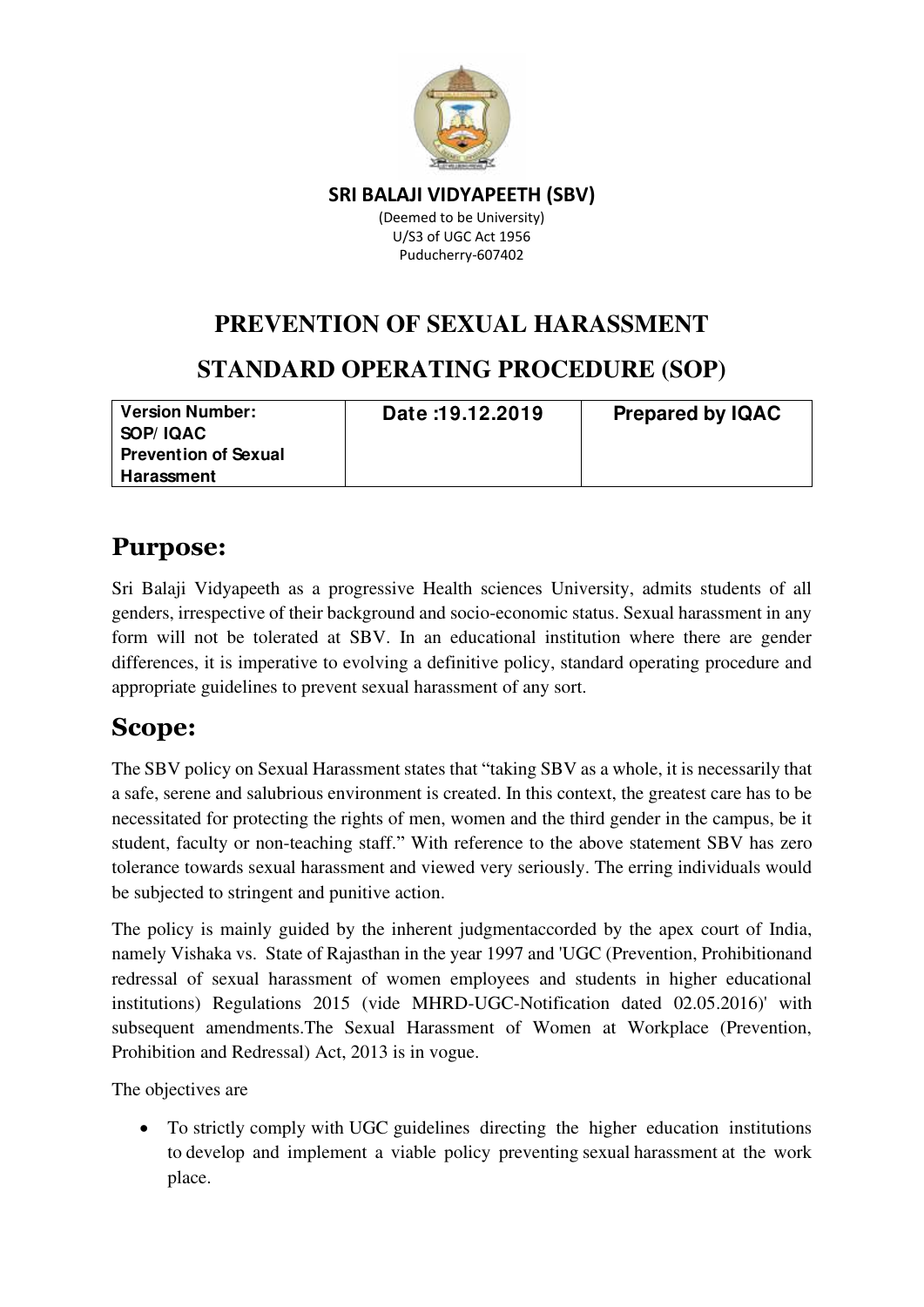

(Deemed to be University) U/S3 of UGC Act 1956 Puducherry-607402

- To putin place, an objectivised mechanism for the prevention and redressal of sexual harassment cases would be promulgated.
- To curb acts of gender based violence at SBV and pro-active measures adopted in this direction.
- To implement the procedure with respect to reporting, redressal and effective follow up.
- To create and sustain a safe physical, social and healthy environment which will come down heavily upon acts of sexual harassment and gender based violence.
- To deal sternly with cases of sexual harassment within the stipulated time, as deemed appropriate and ensure support and rehabilitative services to the victim, besides putting an end to the harassment in a legally viable manner.
- To serve as an offshoot of the policy document for enforcing punitive measures to the offender(s). This essentially would apply to all the stakeholders of Sri Balaji Vidyapeeth including students, faculty, statutory officers, administrative heads, nonteaching staff and auxiliary personnel

### **Responsibility**

The Committee on Prevention of Sexual harassment shall have the following roles and responsibilities,

- Will provide assistance, if anyindividual in general or any student in particular chooses to file a complaint with the police.
- Protect the safety of the complainant by not divulging the identity and assist the individual for obtaining mandatory relief by sanctioned leave or relaxation of the required attendance, besides offering counselling services.
- Ensure that the victims or the witnesses are not victimized or discriminated against, while dealing with the complaints of sexual harassments.
- Conducting an enquiry into the alleged complaint and submitting an unbiased report for the necessary action.

### **Accountability**

It shall be the duty of the Committee to ensure compliance with the provisions of these Regulations as per the guidelines cited in the policy.

The committee should coordinate with the constituent colleges and institutions under the domain of SBV in order to achieve the objectives of the Regulations; and the committee shall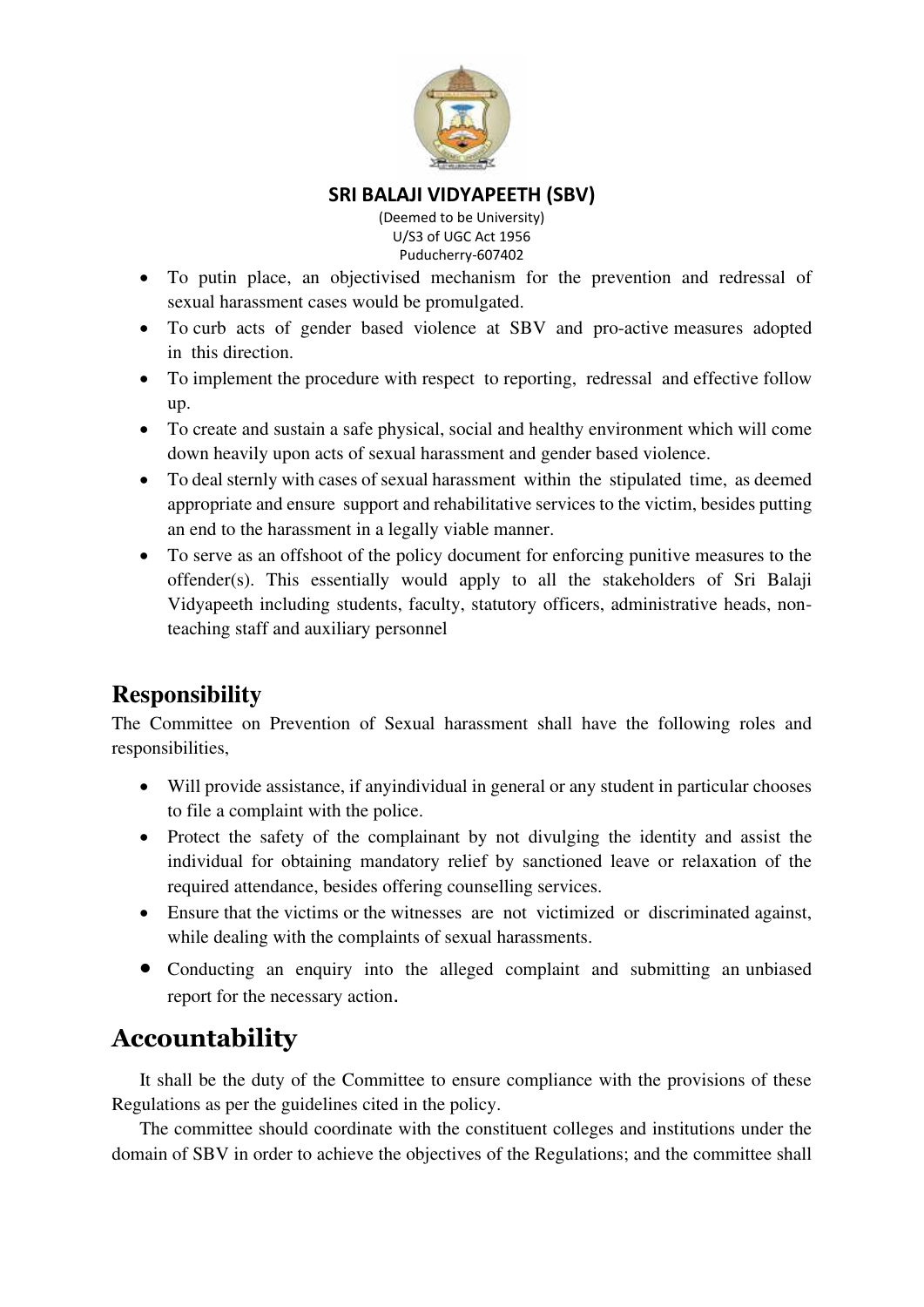

(Deemed to be University) U/S3 of UGC Act 1956 Puducherry-607402

call for reports from the Heads of institutions and Directors of the Centers with regard to the activities and measures pertaining to Prevention of Sexual harassment.

### **Procedure (Road map for enforcing measures to curb Sexual Harassment)**

The following processes are followed in context to

**c. PROCESS OF REGISTERING A COMPLAINT**: An aggrieved person is required to submit a written complaint within a period of Three months of the incident. If the aggrieved person is unable to submit a written complaint, the Presiding Officer or any member of the Internal complaints committee (ICC) can assist the person in a reasonable manner to submit the written complaint within the stipulated time frame

#### **d. PROCESS OF CONDUCTING AN ENQUIRY**:

- On receipt of the written complaint, the ICC shall send a copy of the complaint to the respondent within seven days.
- On receipt of the complaint, the respondent shall file his reply to the complaint with the list of documents, names of the witness within a period of Ten days.
- The enquiry by the duly constituted Internal Complaints Committee on Sexual Harassment has to be completed within a period of Ninety days from the receipt of the complaint. The Enquiry report with the recommendations if any should be submitted to the Vice-Chancellor. The copy of the same has to be served to both the parties to the complaint.
- The Vice Chancellor shall act upon the findings of the ICC within a period of Thirty days from the receipt of the report from the ICC, unless an appeal is made by either party. The appeal against the findings or recommendations of ICC if any shall be filled within Thirty days from the date of the enquiry report.
- If the Vice Chancellor decides not to act as per the recommendations of ICC, then the reason for the same hasto be recorded and sent to the ICC and both the parties by the Vice Chancellor. If on the other hand if the Vice-chancellor decides to act as per the findings or the recommendations of the ICC, then a showcase notice has to be served within Ten days to the party against whom action is intended to be taken. The Vice-chancellor shall proceed only after considering the reply or hearing from the person against whom the action is to be taken.